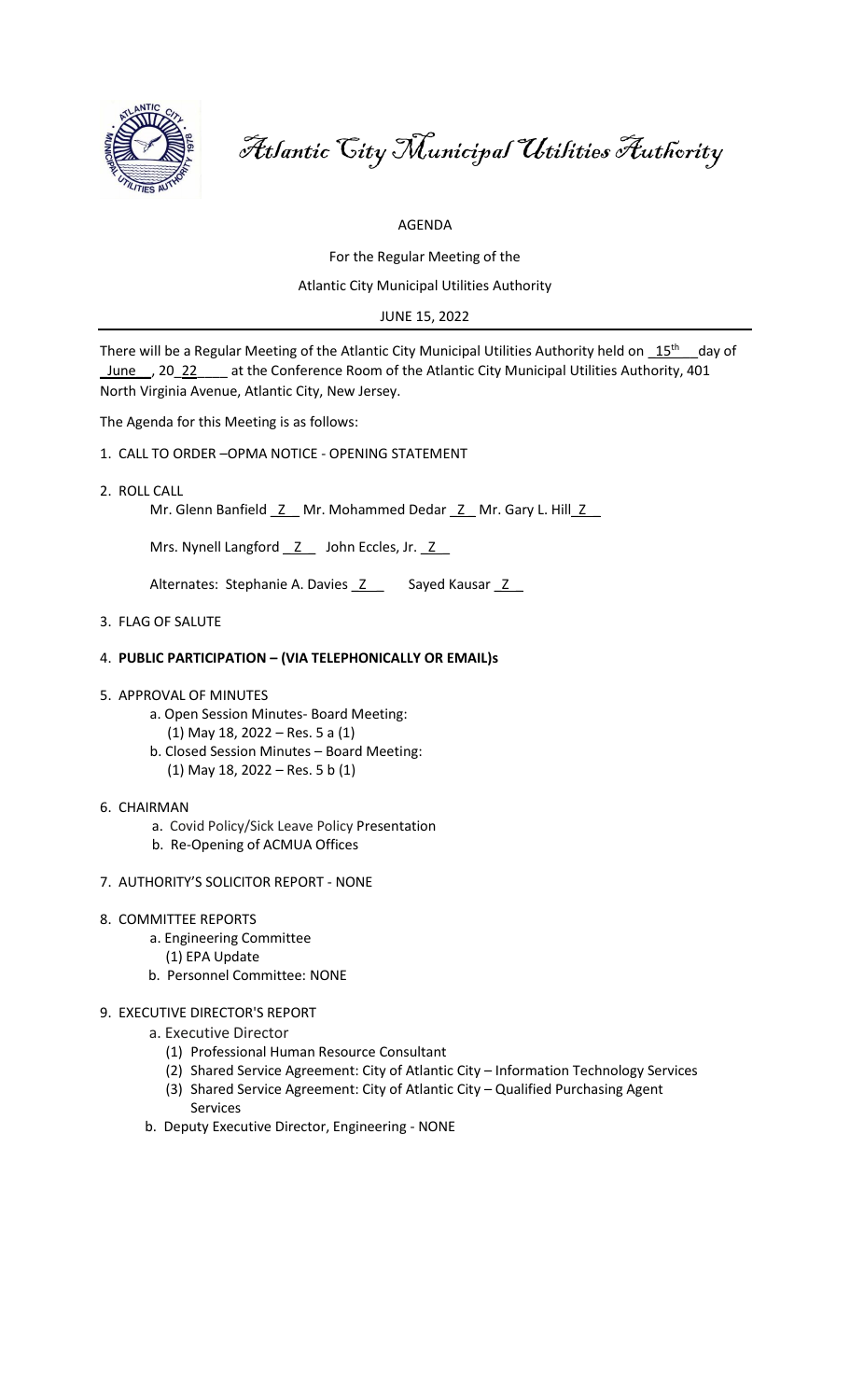# AGENDA

# For the Regular Meeting of the

## Atlantic City Municipal Utilities Authority

JUNE 15, 2022

- c. Accounting and Finance:
	- (1) Financial Reports
	- (2) Cash Management
	- (3) Balance Adjustments
	- (4) Shut Offs

# 10. OLD BUSINESS

- a. Accept Bids
	- (1) Water Meter Installation Parts & Accessories Res. 10 a (1)
- 11. NEW BUSINESS
	- a. Abatements **UNNECESSARY TO APPEAR (NO PUBLIC PARTICIPATION DUE TO COVID-19)**
		- (1) Nasmoon Cotto 619 Wabash Avenue Account 209101-0 Res. 11 a (1)
		- (2) Gary & Patriia Hem 1011 N. Michigan Avenue–Account #960801-0-Res. 11 a (2)
		- (3) Michael Messina 21 S. Gordon's Alley Account #281501-0 Res. 11 a (3)
		- (4) Fotoula Michaelidis 426 Madison Avenue Account #134201-0 Res. 11 a (4)
		- (5) Daud Panah 108 N. Mississippi Avenue Account #504301 Res. 11 a (5)
		- (6) Yousef Sarker 201 N. New York Ave #C Account #1255901 Res. 11 a (6)
		- (7) Harold, Eric & Lori Smith–61 Anchorage Court–Account #1221801-0-Res. 11 a (7)

12. BILLS

- a. Monthly Bills Res. 12 a
- 13. EXECUTIVE SESSION

Motion to enter Executive Session – Res. 13 a. Labor Negotiations

# **RESOLUTION 2022 AUTHORIZING EXECUTIVE SESSION**

- **WHEREAS, N.J.S.A. 10:4-12 allows for a Public Body to go into closed session during a Public Meeting, and**
- **WHEREAS, the Board of the Atlantic City Municipal Utilities Authority "ACMUA" has deemed it necessary to go into closed session to discuss certain matters which are exempt from the Public; and**

**WHEREAS, the regular meeting of this Board will reconvene at the conclusion of closed session.**

**NOW, THEREFORE, BE IT RESOLVED that the Board of DIRECTORS of the ACMUA, in the City of Atlantic City, County of Atlantic, and State of New Jersey will go into closed session for the following reason(s) as outlined in N.J.S.A. 10:4-12:**

 **Any matter which, by express provision of Federal Law, State Statute or Rule of Court shall be rendered confidential or excluded from discussion of public (Provision \_\_\_\_\_\_\_\_\_\_\_\_\_\_\_\_\_\_\_\_\_\_\_);**

 **Any matter in which the release of information would impair a right to receive funds from the federal government;**



**Any matter the disclosure of which constitutes an unwarranted invasion of individual privacy;**

 **Any collective bargaining agreement, or the terms and conditions of which are proposed for inclusion in any collective bargaining agreement, including the negotiation of terms and conditions with employees for representatives of employees of the public body (Specify contract: negotiations with bargaining units);**